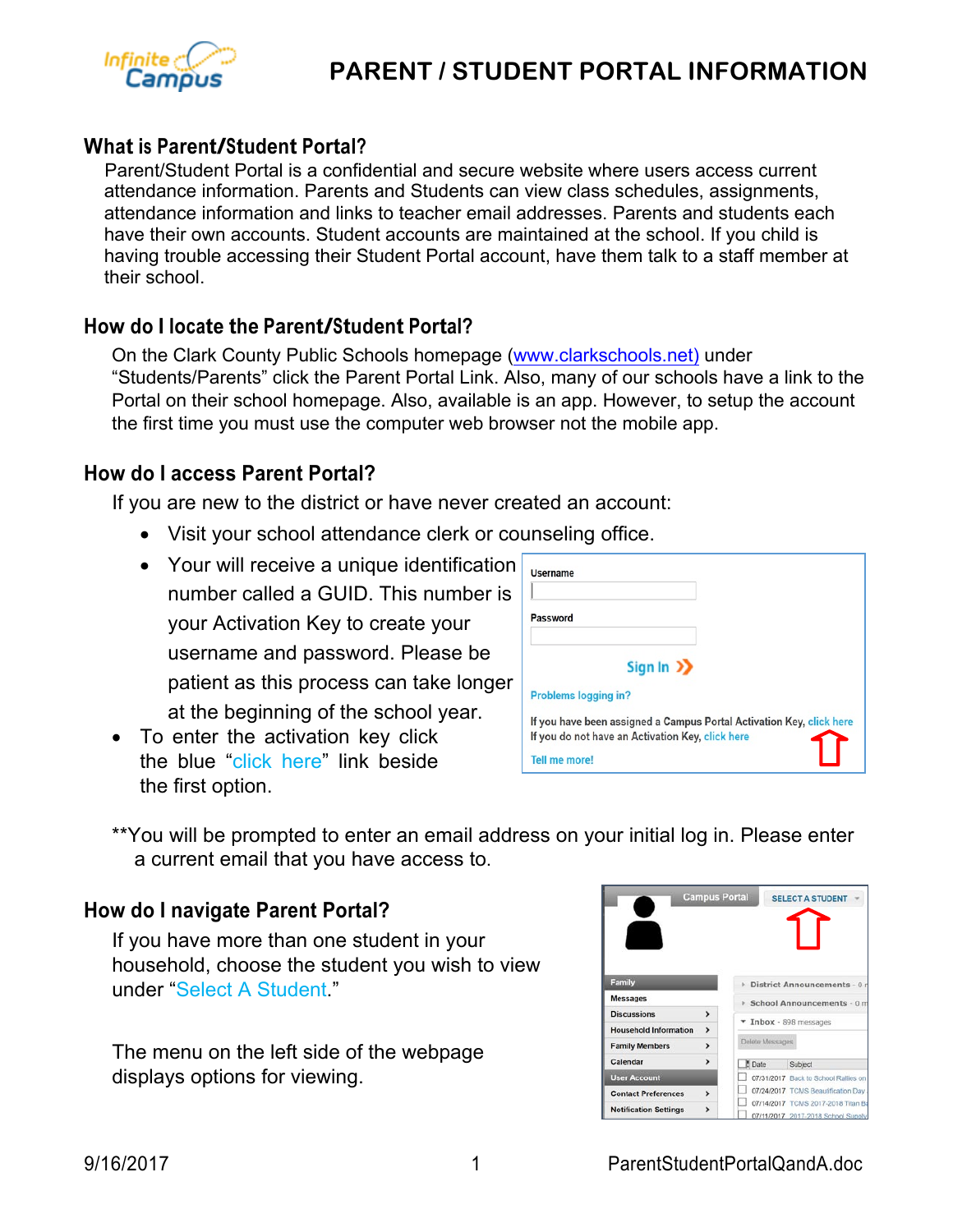# **PARENT / STUDENT PORTAL INFORMATION**

# **How do I view assignments and scores?**

To view assignments and scores associated with each course, click on the Schedule option, and then click the link (title of course) next to the grade book icon.

# **What if I have questions about my student's grades, assignments, etc.?**

Contact your student's teacher by clicking on the email icon on the Schedule screen or by clicking the teacher's name the email address on the Grades screen.

# **Who should I contact regarding attendance related issues?**

Call the Attendance Office at the school where your child is enrolled.

# **What should I do if my student has a problem with their Student Portal account?**

Students should contact a staff person at their school for Student Portal information.

## **Can I access the Parent/Student Portal in other languages?**

You can view the Parent/Student Portal in Spanish, Japanese, and Chinese by choosing the language at the bottom of any screen.

#### **Can I access Parent/Student Portal from anywhere (e.g., home, work, library, etc.)?**

Yes, you can access the Portal from any location with internet access.





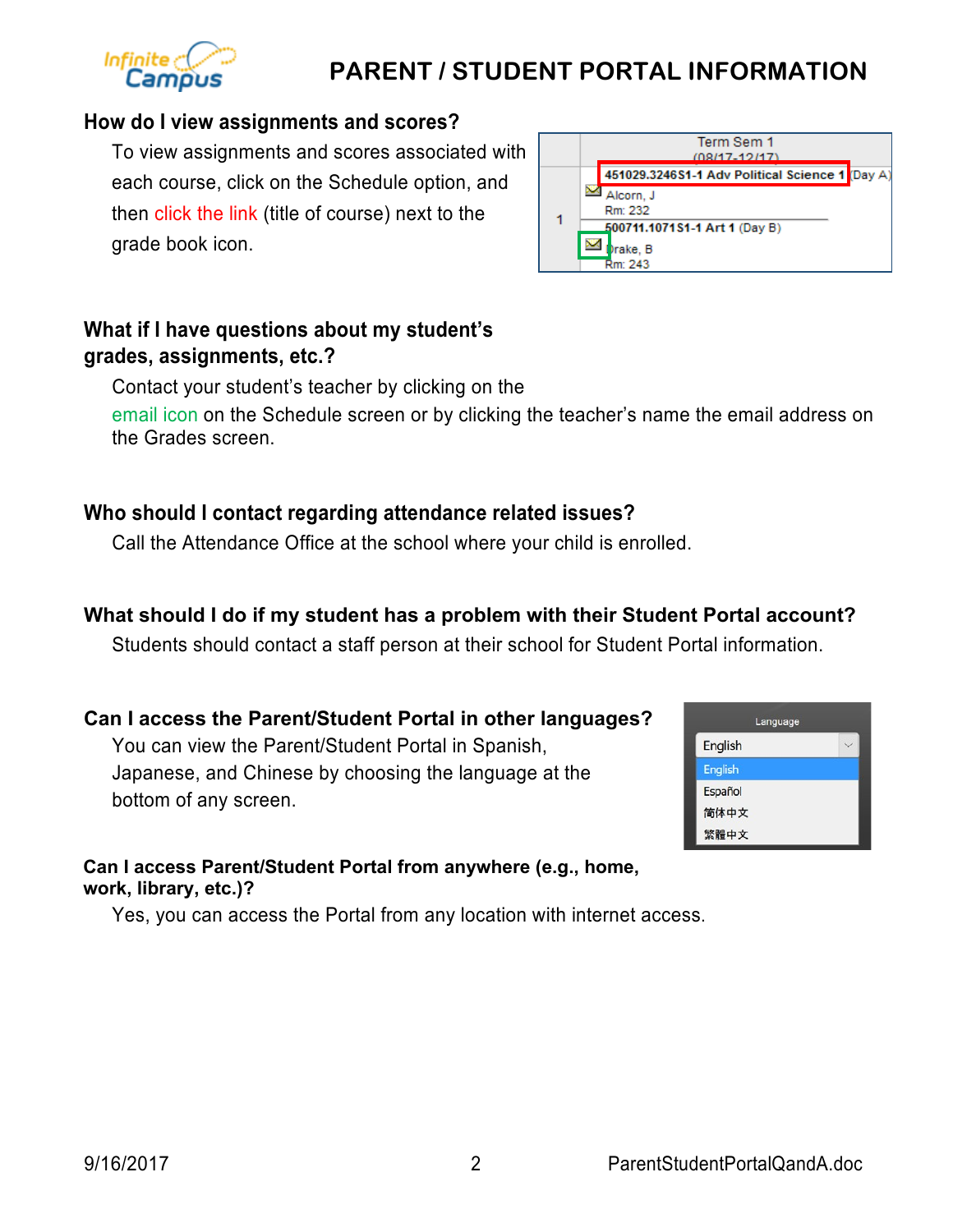

# **PARENT / STUDENT PORTAL INFORMATION**

### **How do I change my email and phone numbers?**

1. Log in to Parent Portal on a desktop computer or laptop. Change requests cannot be made through theCampus PortalApp.

**Provident Common** 

**Update Contact - Susan Jones** 

- 2. There are two places where change requests can be submitted:
	- a. Household Information
		- **i.** Click: **Update**
			- ii. Makecorrectionsas needed
			- **iii.** Click:**SendUpdate**
	- b. Family Members
		- i. Under the name of the person you wish to update, click: **Update**
		- ii. Makecorrectionsas needed
		- **iii.** Click:**SendUpdate**
- 3. The requestwill be sentto our Infinite Campus processing staff

#### **How do I change my address?**

| * Gender:                                                                                                                              | <b>Email Address:</b>                                                    |                  |
|----------------------------------------------------------------------------------------------------------------------------------------|--------------------------------------------------------------------------|------------------|
| Female $\blacktriangledown$<br><b>Cell Phone:</b><br>(859) 555<br>$-9574$<br>×<br><b>Work Phone:</b><br>) 555<br>(859)<br>$-9173$<br>× | susie.jones@email.com<br><b>Secondary Email Address:</b><br>Other Phone: |                  |
|                                                                                                                                        |                                                                          | x                |
|                                                                                                                                        |                                                                          | <b>Comments:</b> |
|                                                                                                                                        |                                                                          |                  |
|                                                                                                                                        |                                                                          |                  |
|                                                                                                                                        | лÍ                                                                       |                  |

**A FIRST MODEL** 

×

Address change requests must be made at the school level. Please visit the registrar at your child'sschool for more information.

#### **What does this message mean?**



After several unsuccessful attempts to log into Parent Portal, you may receive a security CAPTCHA (example pictured above). The security CAPTCHA must have 7 characters. If your CAPTCHA does NOT have 7 characters, please use the refresh icon to refresh. The CAPTCHA must be typed exactly as it appears using upper and lower case letters and the numbers without spaces. The CAPTCHA above would be entered as: 38Geah7.